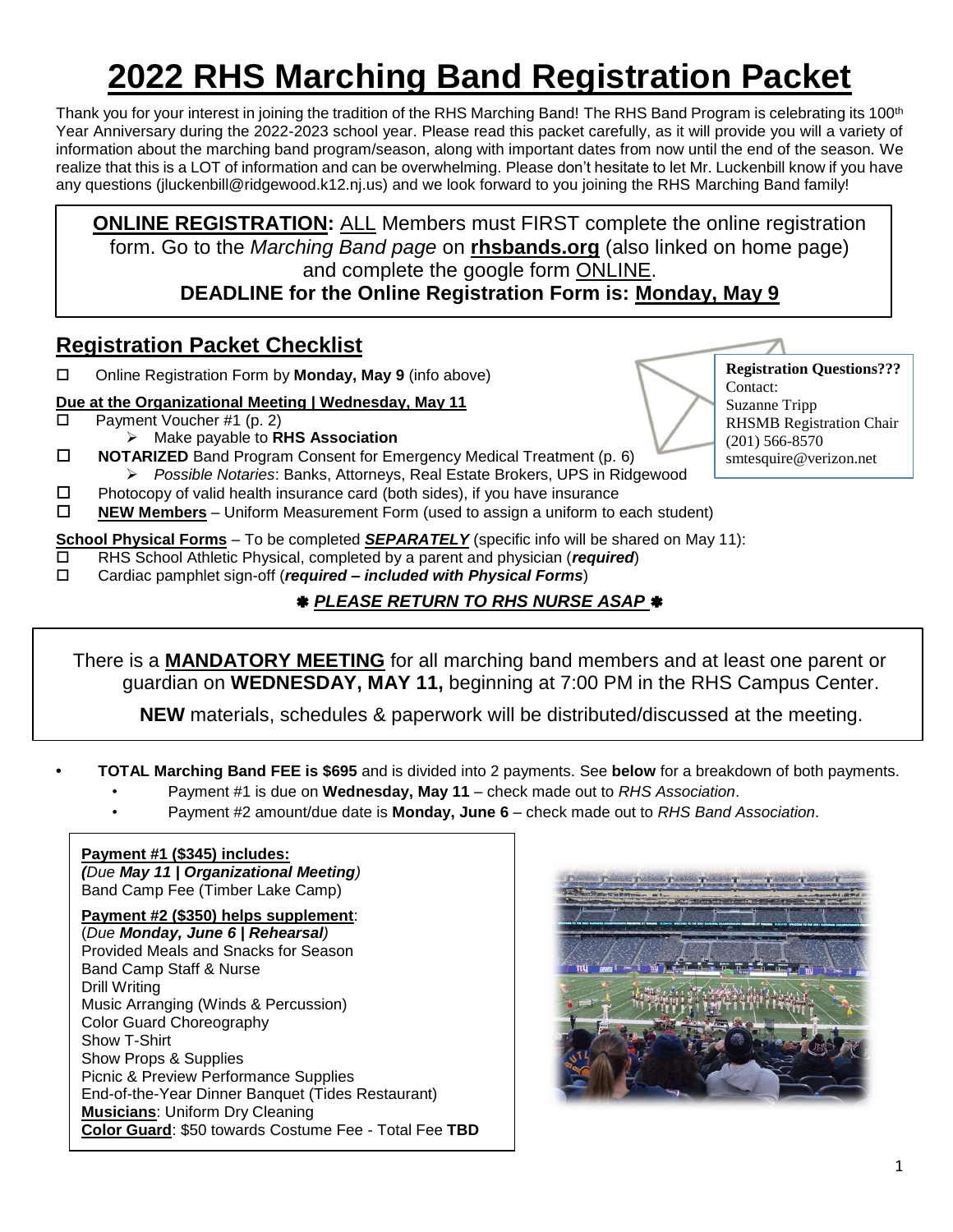**\*\*\*No student has ever been denied participation in the RHS Marching Band due to financial circumstances. \*\*\*** If your child requires alternate payment arrangements or financial assistance, please don't hesitate to contact Mr. Luckenbill. We're happy to work with you individually to help set-up a comfortable payment option. Requests in prior years have included: monthly payments, bi-weekly payments, and varied scholarships considered on a case-by-case basis. **Please make requests by May 9** – all requests will remain confidential*.*

**SIBLINGS**: If you have more than 1 child currently in the band, please contact Mr. Luckenbill about our sibling discount.

*Don't forget that there are flexible payment options! Please read the box above*

**Payment / Refund / Cancellation Information:** Since music, materials, props, costumes, flags, & drill are custom designed, written, built, sewn, and purchased prior to **June 30, NO MONEY WILL BE REFUNDED AFTER THAT DATE**. If a student chooses not to participate after the registration has been received, Mr. Luckenbill must be notified IMMEDIATELY.

|                                                                                   | <b>PAYMENT VOUCHER #2</b><br>DUE Monday, June 6 (Rehearsal #3) |                      |  |
|-----------------------------------------------------------------------------------|----------------------------------------------------------------|----------------------|--|
| Payment #2   Season Fees                                                          | \$350.00                                                       |                      |  |
| <b>Minus Fundraising Credit:</b>                                                  |                                                                |                      |  |
| Amount of Check Enclosed:                                                         |                                                                |                      |  |
| Name on Check:                                                                    |                                                                | <b>Check Number:</b> |  |
| MAKE PAYABLE TO: RHS BAND ASSOCIATION, INC.<br>BRING TO: Monday, June 6 Rehearsal |                                                                |                      |  |

Current RHS students may use their fundraising credits on Payment #2. Credits are listed on the band website according to student ID number. Go to www.rhsbands.org, click on the "Fundraising" menu, then "Fundraising Credits".

#### **\*\*\* ONLINE CREDIT CARD PAYMENT OPTION** is available for **PAYMENT 2 ONLY** by going to

**rhsbands.ludus.com |** An extra credit card fee will be applied.

*Cut along dotted line*

|                                                                                      | <b>PAYMENT VOUCHER #1</b><br>DUE Wednesday, May 11 (Organizational Meeting) |               |
|--------------------------------------------------------------------------------------|-----------------------------------------------------------------------------|---------------|
| Payment #1   Band Camp                                                               | \$345.00                                                                    | No.           |
| Amount of Check Enclosed:                                                            |                                                                             |               |
| Name on Check:                                                                       |                                                                             | Check Number: |
| MAKE PAYABLE TO: RHS ASSOCIATION<br><b>BRING TO: Organizational Meeting (May 11)</b> |                                                                             |               |
| <b>****</b> THIS PAYMENT MUST BE PAID FOR WITH A CHECK (RHS Association) ***         |                                                                             |               |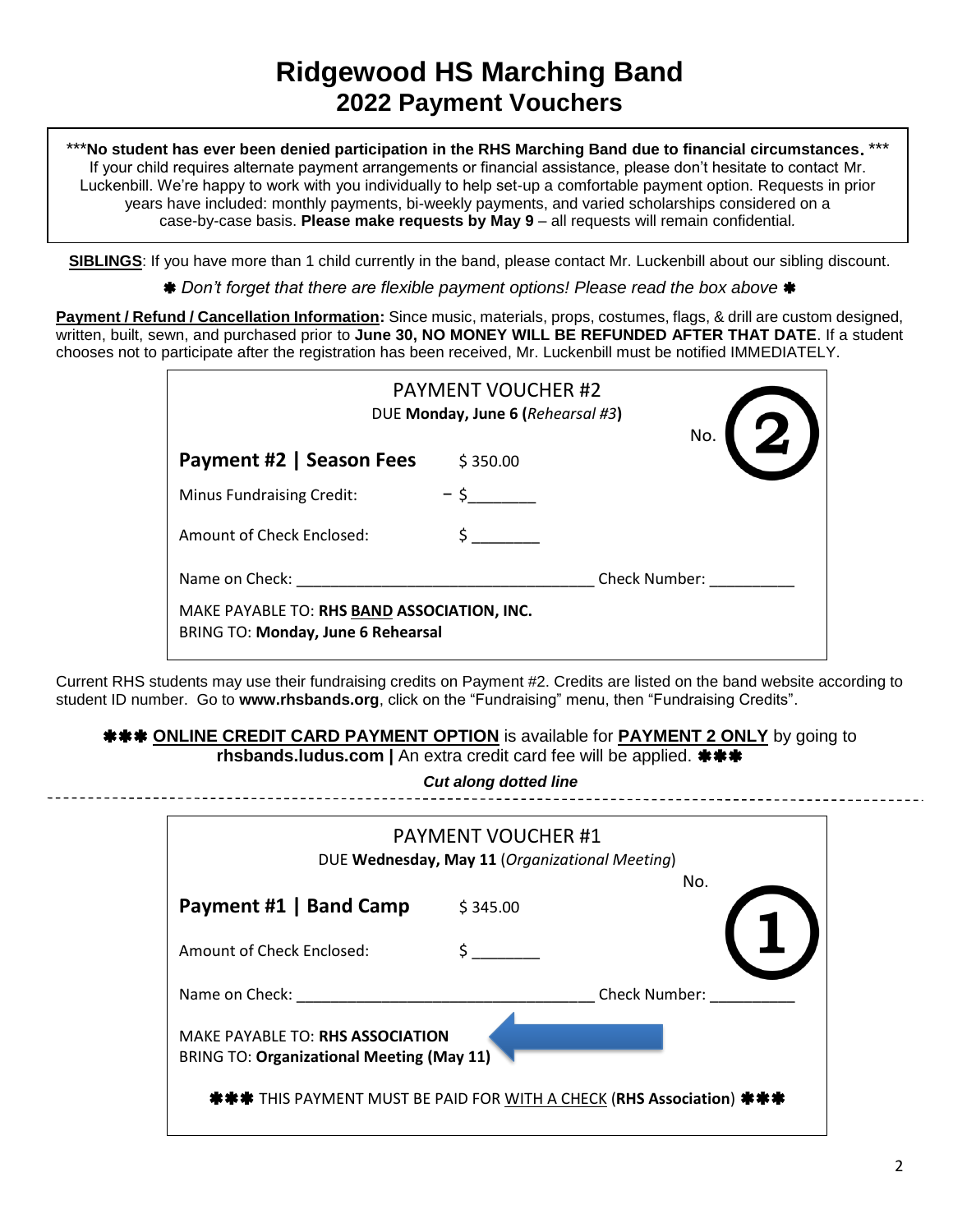## **ATTENDANCE / BEHAVIOR POLICY RHS Marching Band 2022 Season**

#### **Attendance AGREEMENT is part of the Online Registration Process. Please read THIS POLICY before checking the box on the online registration form.**

The success of the Ridgewood High School Marching Band is dependent upon the dedication, attendance, and appropriate behavior of all members of the group. Absences and tardiness from rehearsals have a significant effect on the band's ability to move ahead, as do negative or inappropriate behaviors. This policy is aimed at providing a positive working and learning environment for all students in order to attain the highest level of achievement and performance. All rehearsals, performances, and activities listed in the calendar are **MANDATORY**, unless otherwise noted, and the following guidelines apply:

#### **Expectations**

- All students are required to attend **ALL** practices, sectionals, games, competitions, events and activities as listed on the Marching Band Calendar. When joining the Marching Band, you accept the rehearsal/performance calendar as your personal responsibility. Realize that successful performances can only be achieved through effective rehearsals. Absences from rehearsals have a significant effect on the band's ability to move ahead. Since we must perform as a complete group, it is therefore imperative that we rehearse as one.
- After school rehearsals are held from 3:30 PM to 6:00 PM, **unless otherwise specified**. Please consult the calendar for exact times and locations of each rehearsal.
- Saturday rehearsal locations and times are specified in the Marching Band Calendar. Times may change depending on the performance time of our competition each week. Notification will come as soon as the director is aware of the change of rehearsal time.
- Percussion sectionals are included in the Marching Band Calendar due to field reservation considerations. All other sections will arrange their sectional for a time agreeable to all members of that section. Color guard sectionals will be announced by the staff as needed.
- It is expected that students will behave in a manner which is respectful to other students, staff, and chaperones. All school rules and expectations remain in place during all rehearsals, performances, and events.

#### **Preparation**

- You are required to be prepared for each rehearsal so that rehearsals may begin on time. That means that you are at the field with your instrument, music, pencil, coordinate sheets, drill binder, and other necessary materials **ready to start** at the specified time.
- You are required to wear the proper attire for all rehearsals. This includes athletic shoes/sneakers, socks and comfortable clothing that allow you to march. No sandals/flip-flops or excessively baggy clothing.

#### **Absences**

- You have regularly scheduled rehearsals and performances which have been given to you long in advance. Do not schedule college visits, medical or dental appointments, academic tutoring, private music instruction, or any other activity during these specified times.
- **If you miss a rehearsal for any reason, whether excused or unexcused, the staff reserves the right to prohibit you from marching in the next performance, if they feel that you are not adequately prepared.**
	- Several missed rehearsals may result in your expulsion from the group**.**
- Excused absences from rehearsal are limited to the following:
	- Personal illness which confines you at home (excused absence from school).
	- Personal illness which causes you to be sent home by the school nurse.
	- Death in the family.
	- Religious holiday (please notify the Band Director in advance).
	- Extenuating circumstances will be considered on a case-by-case basis.
- Unexcused absences include reasons not listed above. If you are present for a full day of school and you do not attend rehearsal or if you leave school without clearance from the school nurse, your absence will be considered unexcused. Absences due to illness must be followed up with a note from home confirming the validity of the absence.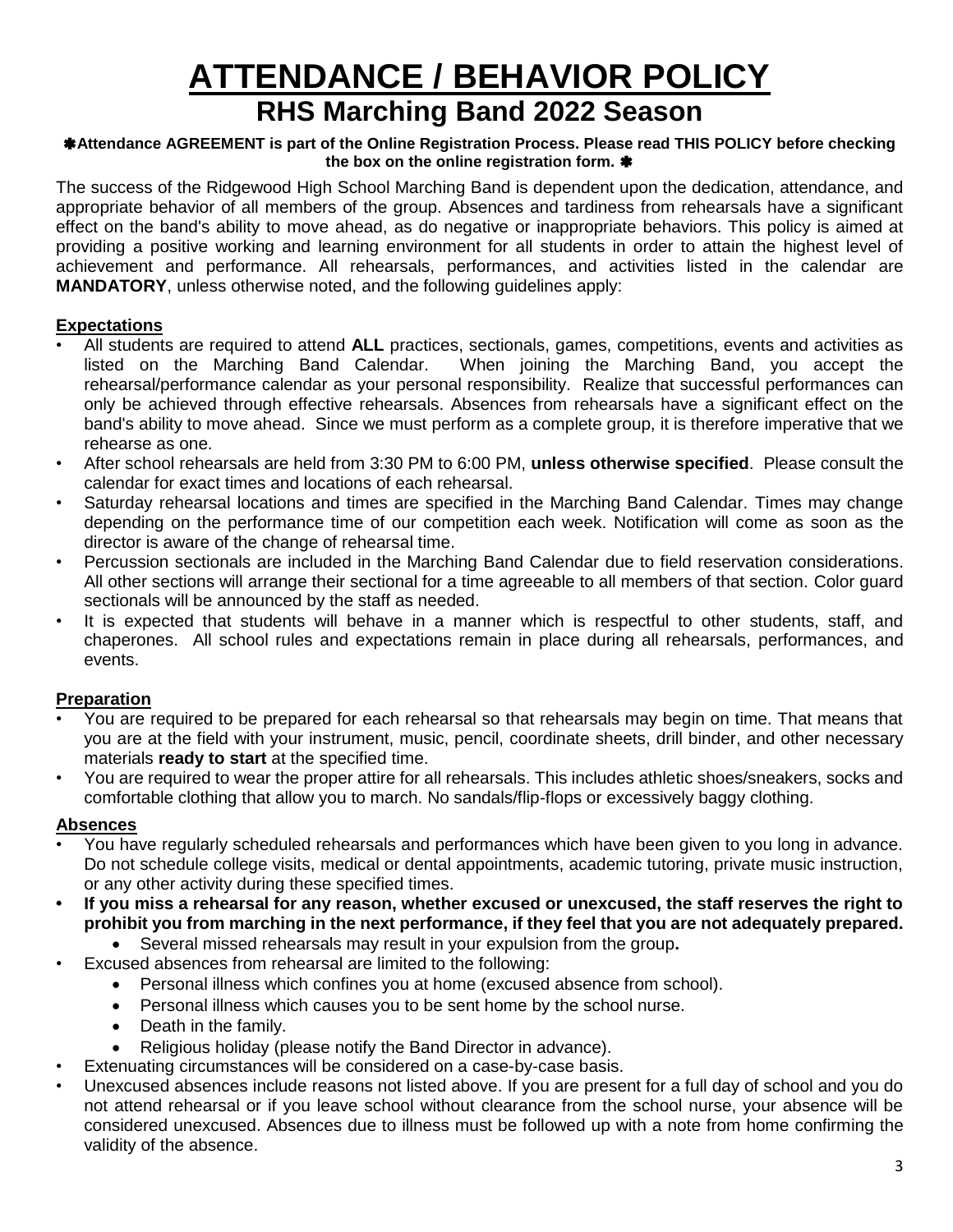#### • **Unexcused absences will result in disciplinary action**:

- 1<sup>ST</sup> offense: Student conference with Band Director.
- 2<sup>ND</sup> offense: Parents are contacted.
- 3<sup>RD</sup> offense: Suspension from one performance.
- $-4$ <sup>TH</sup> offense: Expulsion from the group.

#### **Tardiness**

- Unexcused and excessive tardiness to rehearsal will not be tolerated.
- If you have a ninth period assignment, you must bring your instrument/equipment to ninth period, then come quickly to rehearsal **with a pass from the supervising teacher**.
- If you are serving a 3:15 detention, you must also report to rehearsal immediately afterwards with a pass from the supervising teacher. Since these detentions end at 4:05, your tardiness will be considered unexcused.
- Unexcused tardiness will result in disciplinary action.
	- 1<sup>ST</sup> offense: Student conference with Band Director
	- 2<sup>ND</sup> offense: Phone call to parent
	- 3<sup>RD</sup> offense: Suspension from one performance
- Subsequent offenses may lead to expulsion from the group.

#### **Appeals**

• Students wishing to appeal decisions regarding attendance must contact the Director to arrange for a conference to include the Director, student, parent, and additional staff as necessary.

#### **Flexibility**

• If you believe that a conflict which may cause you to either miss or be late to a rehearsal is unavoidable, see the Director as far in advance as possible. Options can often be worked out with other teachers, coaches, etc. that will make it unnecessary to miss marching band rehearsal. (e.g. Driver Ed meetings...with advance notice are always flexible for athletes and band members.)

#### **Communication**

- Communication of absences must be done directly through the Band Director! For example, you cannot tell someone else to tell the Director that you will be absent. Even if the reason is legitimate, this will be considered an unexcused absence.
- All absence requests due to extenuating circumstances must be provided in writing (email) from a parent, with at least one-week advance notice.
- If you are sick at home, you must call, email or GroupSpot message the Director that you will not be present at rehearsal. All communication must be made at least two hours prior to the scheduled rehearsal time.
- In the event that you are sent home prior to the end of the school day by the school nurse, you must call or email Mr. Luckenbill immediately.
- Remember that absences due to illness must be followed up with a note from home confirming the validity of the absence.

#### **Mr. Luckenbill: (201) 670-2800 ext. 20744 or jluckenbill@ridgewood.k12.nj.us**

#### **Field Trips (Games and Competitions)**

- All band members are required to travel to and from all events on buses, under the supervision of the RHS Marching Band Staff, since the school is responsible for the safety and well-being of the students. While at events, the students must also remain under the direct supervision of the staff.
- Any special requests for late arrival to an event or early departure from an event must be done in writing **at least one week in advance**, accompanied by the appropriate paperwork. *Contact Mr. Luckenbill to obtain the correct forms*.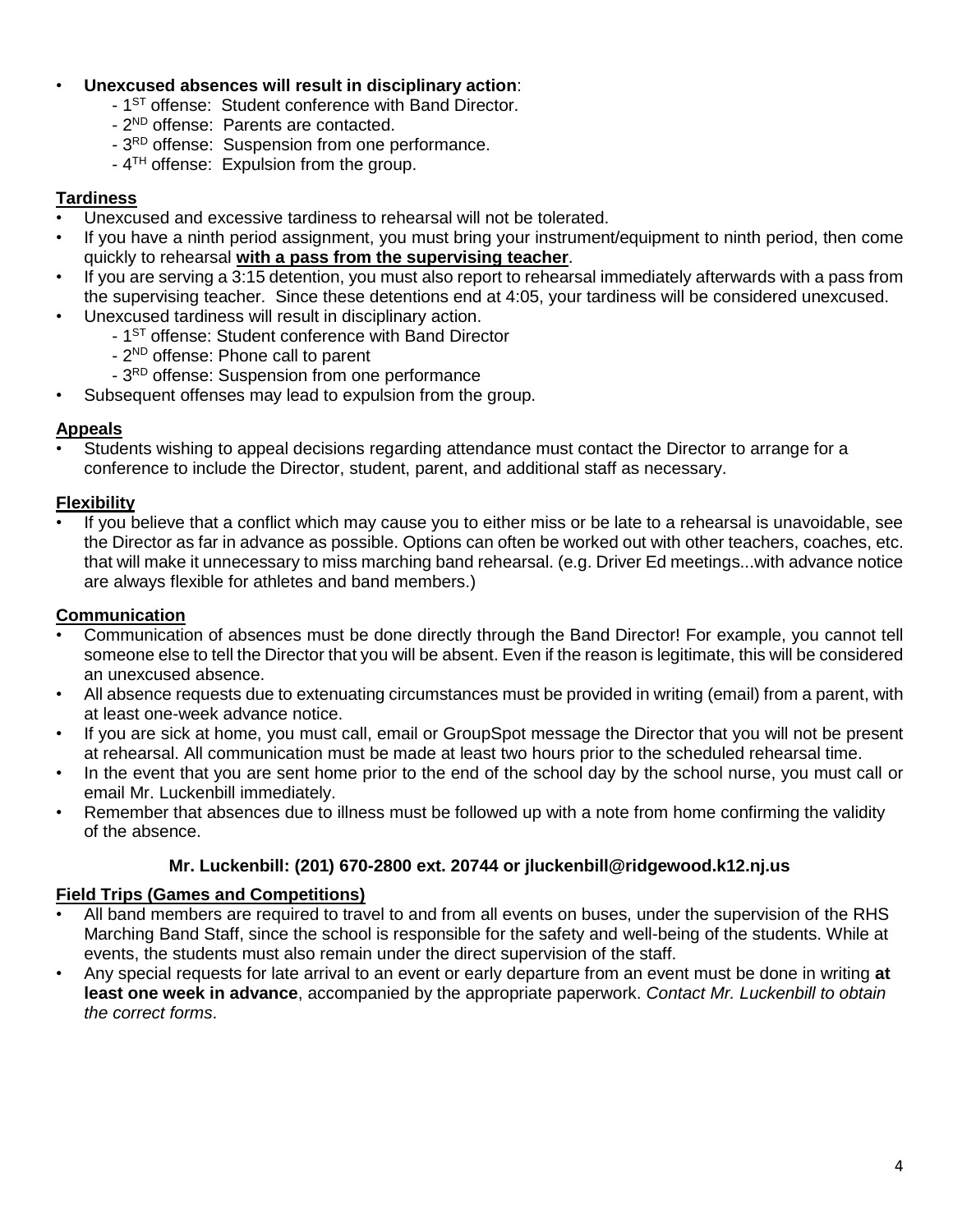# **2022 RHS Marching Band**

**Health Forms/Medical Information**

### **IMPORTANT INFORMATION FROM THE SCHOOL NURSE**

## ◼ *PLEASE READ CAREFULLY* ◼

In addition to completing the RHSMB registration materials, all Marching Band and Color Guard members are required to complete and submit the following medical forms. Students who do not follow the guidelines listed in the packet could miss valuable practice time or performances.

### 1. RHS Band Program Consent for Emergency Medical Treatment **\***Bring to Organizational Meeting \*

The form on the following page contains a consent for emergency medical/surgical treatment and includes information that is used by the nurse or a health care professional in the event that a student needs medical treatment either at the camp, at an office, or at an emergency or urgent care facility. Information regarding food allergies and dietary requirements is used to plan menus that are appropriate for all students. This form must be **NOTARIZED**. *Possible Notaries*: Banks, Attorneys, Real Estate Brokers, UPS store in Ridgewood.

### **2. Authorization for Medications to be Given During Band Camp at Timber Lake Camp:**

If a student is currently taking any kind of medication (prescription or over-the-counter) the "Medication Authorization" form must be completed by the physician and submitted to the school nurse prior to Band Camp. This authorization form will be available at the May 11 meeting. All medications must be in their original containers and include the original prescription label. **非Given to nurse before band camp departure** 

#### **3. RHS ATHLETIC INFORMATION and PHYSICAL EXAMINATION PACKET- Turned in to RHS Nurse**

This is available from the Nurse's Offices at BF, GW, and RHS, on the RHS Health Services website, will be distributed at the **mandatory** Marching Band Organizational Meeting on **May 11**, and will available on our website (www.rhsbands.org) on the Marching Band page.

\*\*\*Please note\*\*\*: On Part B, Page 3 (Clearances) Marching Band is considered a "strenuous, non-contact" sport. Color Guard/Winter Guard are considered "limited contact" sports.

Along with the Athletics/Physical Exam packet, all participants must submit a copy of a current physical examination given within 365 days of the start of the this marching band season (August 15, 2022). Therefore, please check the date of your child's last physical immediately.

**We recommend that you contact your insurance company before making an appointment for a physical exam.** Many companies will permit one physical examination each CALENDAR YEAR, meaning that scheduling an exam prior to summer vacation MAY be permissible. Again, this will simplify the health clearance process SIGNIFICANTLY. It is suggested that you make an appointment for a physical examination *NOW!*

**These forms must be submitted IN PERSON prior to the end of the school year or during the posted times by the RHS Nurse's Office for the summer months.** Forms submitted prior to the end of the 2021-2022 school year will simplify the process significantly. More info will be available at the Organizational Meeting.

## *Questions?*

For further information regarding physical examinations or medications, please contact:

Mrs. Morgan (RHS Nurse) | 201-670-2800 ext. 20520 | mmorgan@ridgewood.k12.nj.us

Mrs. Emily Wong (Band Camp Nurse) | 201-670-1814 (home) | emily.ducky5@gmail.com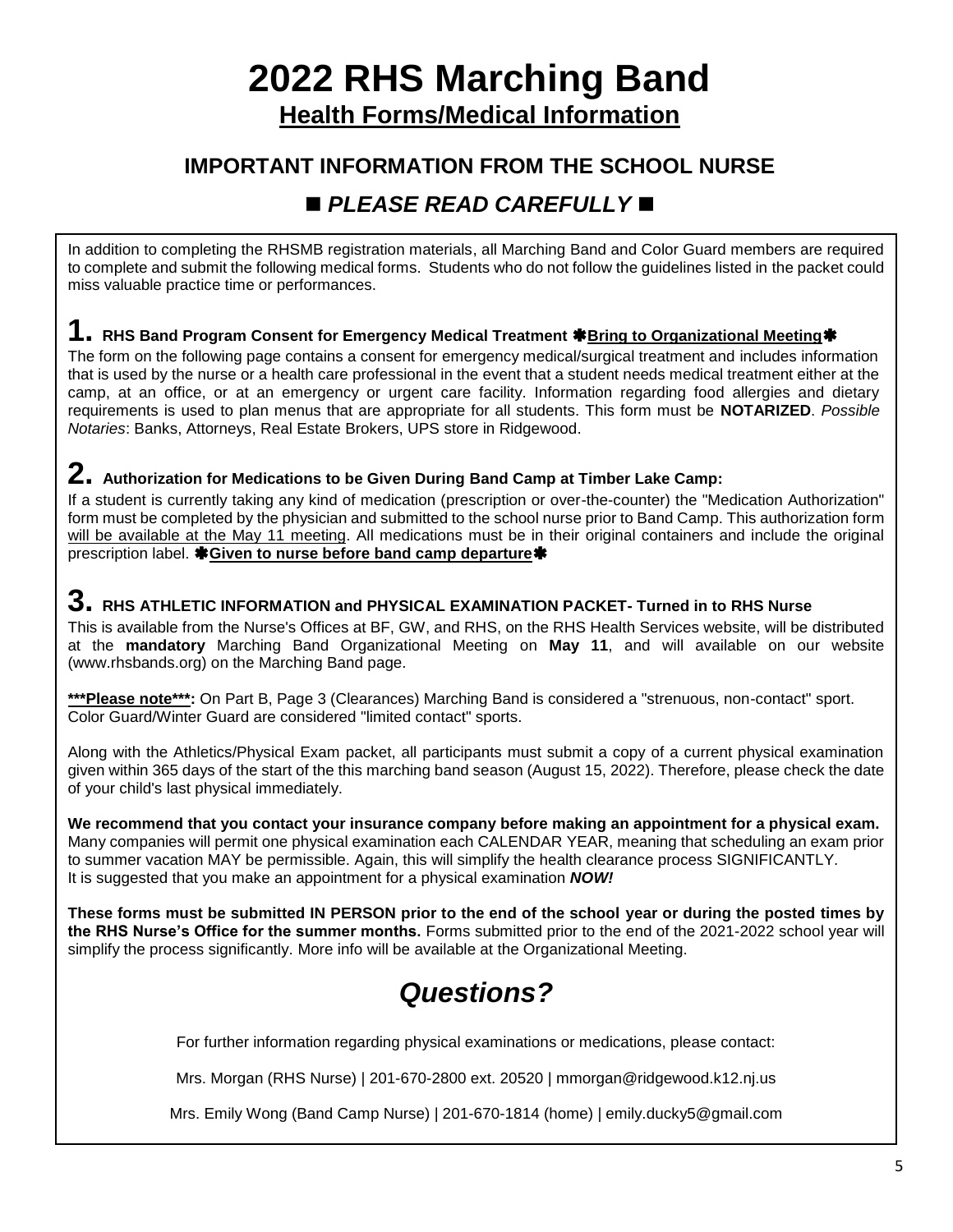#### **\*\*\*THIS FORM MUST BE NOTARIZED\*\*\***

#### **Ridgewood High School Marching Band Program**

**CONSENT FOR EMERGENCY MEDICAL TREATMENT**

**Authorization to consent to treatment of a minor temporarily separated from his/her parent(s).**

*Please complete all of the following health history and medical information.*

| (Last)                                                                                                                                                                                        |                                                    | (First)                                                             | (M.I.)                          |                             |
|-----------------------------------------------------------------------------------------------------------------------------------------------------------------------------------------------|----------------------------------------------------|---------------------------------------------------------------------|---------------------------------|-----------------------------|
|                                                                                                                                                                                               |                                                    |                                                                     |                                 |                             |
|                                                                                                                                                                                               |                                                    |                                                                     |                                 |                             |
|                                                                                                                                                                                               |                                                    |                                                                     |                                 |                             |
|                                                                                                                                                                                               |                                                    |                                                                     |                                 |                             |
|                                                                                                                                                                                               |                                                    |                                                                     |                                 |                             |
| (Name)                                                                                                                                                                                        |                                                    | (Relationship)                                                      | (Phone)                         |                             |
| Health History: (Please check all that apply)                                                                                                                                                 |                                                    |                                                                     |                                 |                             |
| _Chicken Pox _German Measles                                                                                                                                                                  |                                                    |                                                                     |                                 |                             |
|                                                                                                                                                                                               |                                                    |                                                                     | _Convulsions __________Diabetes | <b>Example 1</b> Fainting   |
|                                                                                                                                                                                               |                                                    |                                                                     |                                 |                             |
|                                                                                                                                                                                               |                                                    |                                                                     |                                 |                             |
|                                                                                                                                                                                               | Plant Allergies (specify) ________________________ |                                                                     |                                 |                             |
|                                                                                                                                                                                               |                                                    |                                                                     |                                 |                             |
|                                                                                                                                                                                               |                                                    |                                                                     |                                 |                             |
|                                                                                                                                                                                               |                                                    |                                                                     |                                 |                             |
|                                                                                                                                                                                               |                                                    |                                                                     |                                 | $\sqrt{ }$ Other $\sqrt{ }$ |
|                                                                                                                                                                                               |                                                    |                                                                     |                                 |                             |
| Attach any additional information that may aid in meeting medical contingencies: _____________________________<br>Insurance Carrier (If you do not carry insurance, please indicate): ID# ID# |                                                    |                                                                     |                                 |                             |
|                                                                                                                                                                                               |                                                    |                                                                     |                                 |                             |
|                                                                                                                                                                                               |                                                    |                                                                     |                                 |                             |
|                                                                                                                                                                                               |                                                    | ***PLEASE ATTACH A PHOTOCOPY OF YOUR INSURANCE CARD (BOTH SIDES)*** |                                 |                             |
|                                                                                                                                                                                               |                                                    |                                                                     |                                 |                             |
|                                                                                                                                                                                               |                                                    |                                                                     |                                 |                             |
| authorize the Ridgewood Public Schools Staff, as our agent(s) to consent to any diagnostic procedure or medical care which is                                                                 |                                                    |                                                                     |                                 |                             |
| deemed advisable by, and is to be rendered under the general or special supervision of, any licensed physician, surgeon, or                                                                   |                                                    |                                                                     |                                 |                             |
| qualified personnel at an accredited hospital when such diagnosis or treatment is rendered.                                                                                                   |                                                    |                                                                     |                                 |                             |
| It is understood that this authorization is given in advance of any specific need for treatment, but is given to provide                                                                      |                                                    |                                                                     |                                 |                             |
| authority on the part of our aforesaid agent(s) to give specific consent to any and all such diagnosis, treatment, or hospital                                                                |                                                    |                                                                     |                                 |                             |
| care which the physician in the exercise of his/her best judgment may deem advisable. I/We understand that there is no                                                                        |                                                    |                                                                     |                                 |                             |
| accident or health insurance program and that any medical bills incurred by my/our son/daughter will be paid by me/us.                                                                        |                                                    |                                                                     |                                 |                             |
| This authorization shall remain effective through June 30, 2023 unless sooner revoked in writing delivered to said agent(s).                                                                  |                                                    |                                                                     |                                 |                             |
|                                                                                                                                                                                               |                                                    | <b>AUTHORIZATION</b>                                                |                                 |                             |
| State of New Jersey, County of Bergen                                                                                                                                                         |                                                    |                                                                     |                                 |                             |
|                                                                                                                                                                                               |                                                    |                                                                     |                                 |                             |
| sworn, testified under oath that the information provided above is true and correct.                                                                                                          |                                                    |                                                                     |                                 |                             |
|                                                                                                                                                                                               |                                                    |                                                                     |                                 |                             |
|                                                                                                                                                                                               |                                                    |                                                                     |                                 |                             |
|                                                                                                                                                                                               |                                                    |                                                                     |                                 |                             |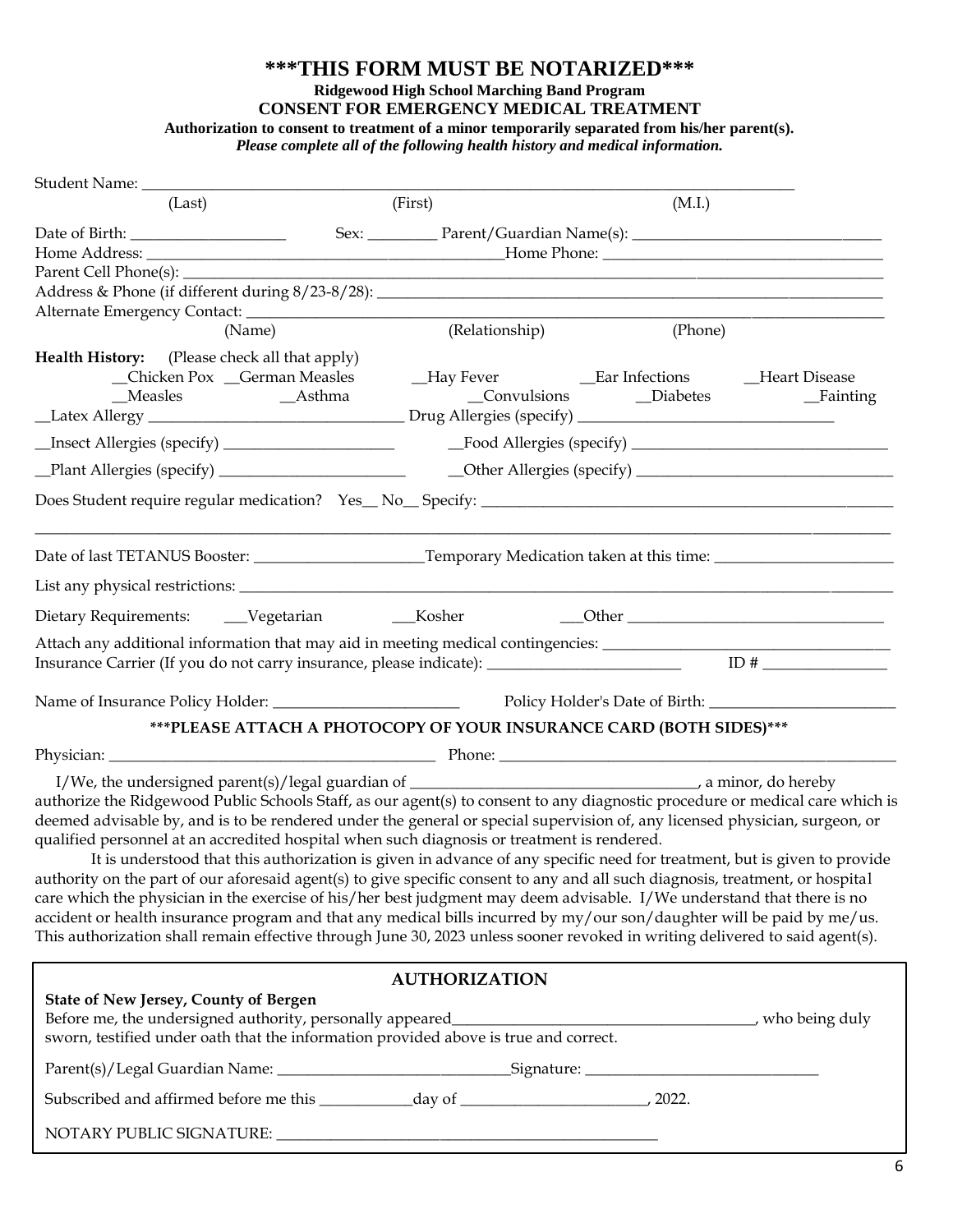## **RHS Marching Band Additional Expenses Uniform Distribution & Fitting Information**

### **MUSICIANS**

Keeping over close to 100 musicians looking their best in the Marching Band Uniforms takes lots of time and effort by many volunteers on the Uniform Committee. Your adherence to following the instructions below will help those volunteers keep the uniforms looking great. In addition, in order to keep costs for the group, as a whole, as low as possible and to ensure the band members always look their best.

**NEW MEMBERS of the Brass, Percussion, Woodwind sections** must complete the Uniform Measurement Form, which is used to assign a uniform to each member of the band. Please bring this form with you to the **May 11 Organizational Meeting.**

- Uniforms, shakos, garment bags and uniform instructions will be distributed on the following dates:
	- **Senior (12th Grade) Returning Members:** Wednesday, May 25 (During Rehearsal)
	- **Sophomore/Junior (10th/11th Grade) Returning Members:** Tuesday, May 31 (During Rehearsal)
	- **NEW Members:** Monday, June 6 (During Rehearsal)

Old name labels must be removed carefully and new name labels sewn in. This is a top priority. Labels are the ONLY way the dry cleaner can identify, sort and return uniforms to band members. *If labels are not sewn in by uniform inspection/photo day, then the uniform will be taken back and that individual will be charged \$5.00 to have the tags sewn in.*

**Jacket** | Center just below the back collar **Pants** | Inside the waistband near the manufacturer's label

Your child will be given **2 pairs** of white gloves for use during the ENTIRE season. **Gloves can be washed as they become soiled.** You will be charged an additional \$5.00 for every extra pair of gloves given to your child.

#### **To be purchased separately:**

All musicians must purchase the MTX Marching Band Shoe: approx. \$40.00

- *More information on the marching band shoe will be given at the May 11 Organizational Meeting.*
- All musicians must wear **WHITE** athletic socks, **crew length or higher**, with the uniform.

**Questions? Musicians Contact**: Kim Casey | tchsped4@gmail.com **OR** Lisa Faris | lfaris729@yahoo.com

## **COLOR GUARD**

- All color guard members will be fitted for costumes on May 25, at the first full band rehearsal.
- Also available: assorted Color guard apparel. More information will follow.

#### To be purchased separately:

- All color guard members must purchase the required shoes, *est.* \$50.
- Costume Fee: *est.* \$150 *(\$50 is included in Payment #2 and will be deducted from final costume fee*)
- Also, any required undergarments and accessories (to be determined by costume design).

#### **Color Guard Questions? Contact**: Jake Montanaro | rhscolorguard@ridgewood.k12.nj.us



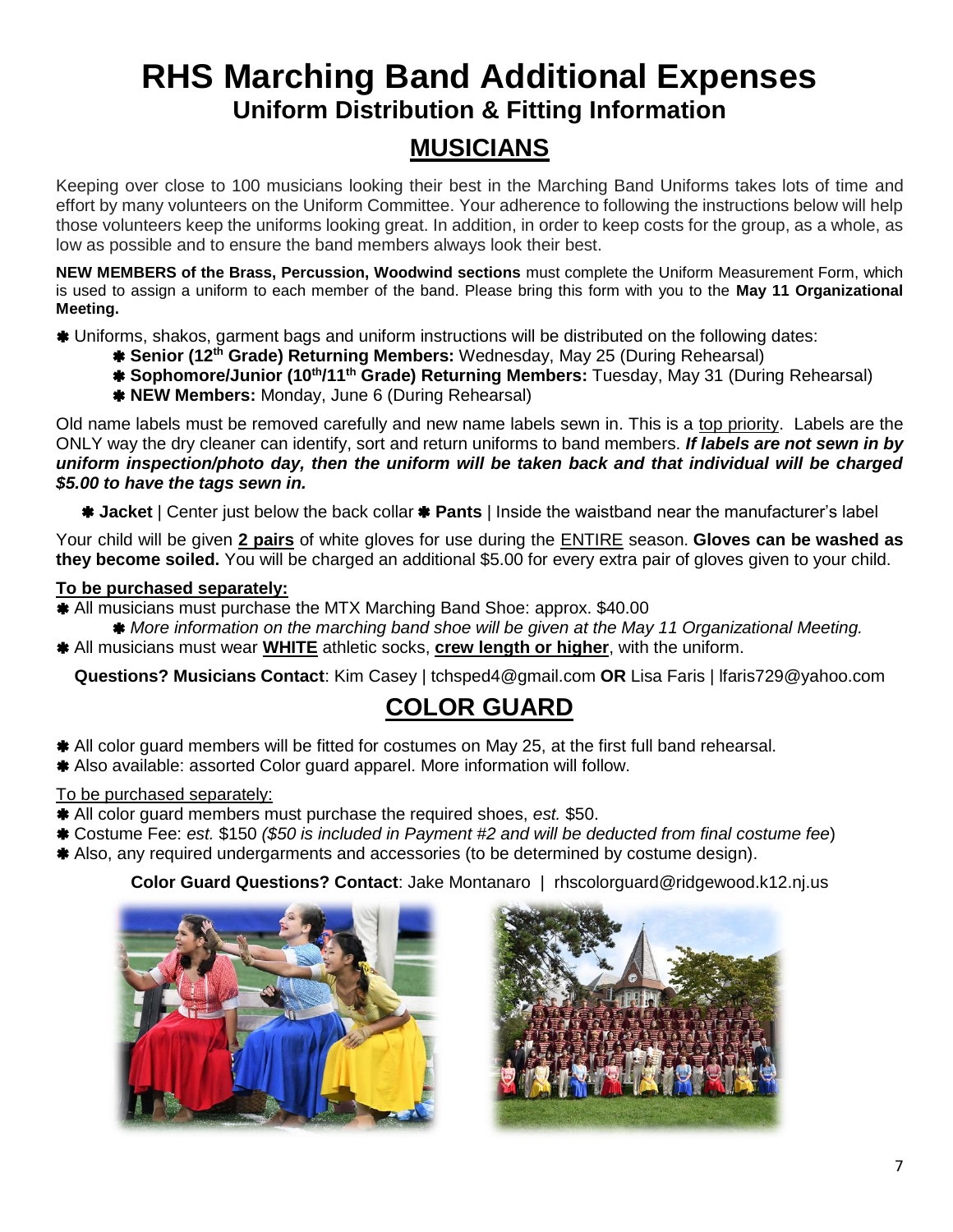## **2022 RHS Marching Band Spring/Summer Calendar**

Spring and summer rehearsals/performances are listed below. Any additional percussion and color guard rehearsals will be communicated to students in those sections at the interest meeting. All rehearsals will take place at the RHS Band Room, unless otherwise noted.

#### **Please note: EVERYONE is expected to attend the dates listed below (including rookie members).**

| APHI                           |               |                                                                                                                                                                                   |  |
|--------------------------------|---------------|-----------------------------------------------------------------------------------------------------------------------------------------------------------------------------------|--|
| Monday, April 4                | 6:00-7:00 PM  | Color Guard Interest Meeting (Meet @ RHS Band Room - 150)<br>(More dates will be shared during this meeting)                                                                      |  |
| Tuesday, April 5               | 4:00-5:00 PM  | Percussion Interest Meeting (RHS Band Room - 150)<br>(More dates will be shared during this meeting)                                                                              |  |
| <u>May</u>                     |               |                                                                                                                                                                                   |  |
|                                |               | <b>ONLINE REGISTRATION DUE</b>                                                                                                                                                    |  |
| Wednesday, May 11 7:00-8:30 PM |               | 2022 Kick-Off & Organizational Meeting   RHS Campus Center<br>***MANDATORY for student and a parent/guardian***<br>Payment #1 DUE (Voucher #1 on page 2) & Notarized Medical Form |  |
| Wednesday, May 25 4:00-6:00 PM |               | Full Band Spring Rehearsal #1                                                                                                                                                     |  |
| Tuesday, May 31                | 4:00-6:00 PM  | Full Band Spring Rehearsal #2                                                                                                                                                     |  |
| June                           |               |                                                                                                                                                                                   |  |
| Monday, June 6                 | 4:00-6:00 PM  | Full Band Spring Rehearsal #3                                                                                                                                                     |  |
| Tuesday, June 28               | 6:00-8:00 PM  | July 4 Parade Rehearsal #1 (If you're in town)                                                                                                                                    |  |
| Thursday, June 30              | 6:00-8:00 PM  | July 4 Parade Rehearsal #2 (If you're in town)                                                                                                                                    |  |
| July                           |               |                                                                                                                                                                                   |  |
| Monday, July 4                 | 9:00-11:00 AM | July 4 <sup>th</sup> Parade (100 <sup>th</sup> Anniversary Alumni Band)<br>Our portion of the parade ends by 11AM!                                                                |  |
| Monday, July 4                 | 12:30-3:00 PM | July 4 <sup>th</sup> Current & Alumni Family BBQ   Location: RHS Front Lawn                                                                                                       |  |

#### **Band Camp** *TENTATIVE* **Schedule**

\*\*\*Please Note: ALL students attend BOTH weeks of camp. The first week is home @ RHS, and the second week is a sleep-away camp at Timber Lake Camp. These weeks are vital to the success of our season and are where we put a lot of time into learning the basic fundamentals of marching band, our show and building our team!

#### **Band Camp @ RHS**

**April**

\*\*\*\*Exact Daily Schedule will be released over the summer\*\*\*\* **Monday, August 15:** LEADERSHIP TEAM ONLY **Tuesday, August 16 – Friday, August 19:** ALL Members





**Band Camp @ TLC (Timber Lake Camp) Sunday, August 21 – Friday, August 26** Depart from RHS Parking Lot at 10:30 AM (Aug. 21) Return to RHS Parking Lot by 3PM (Aug. 26)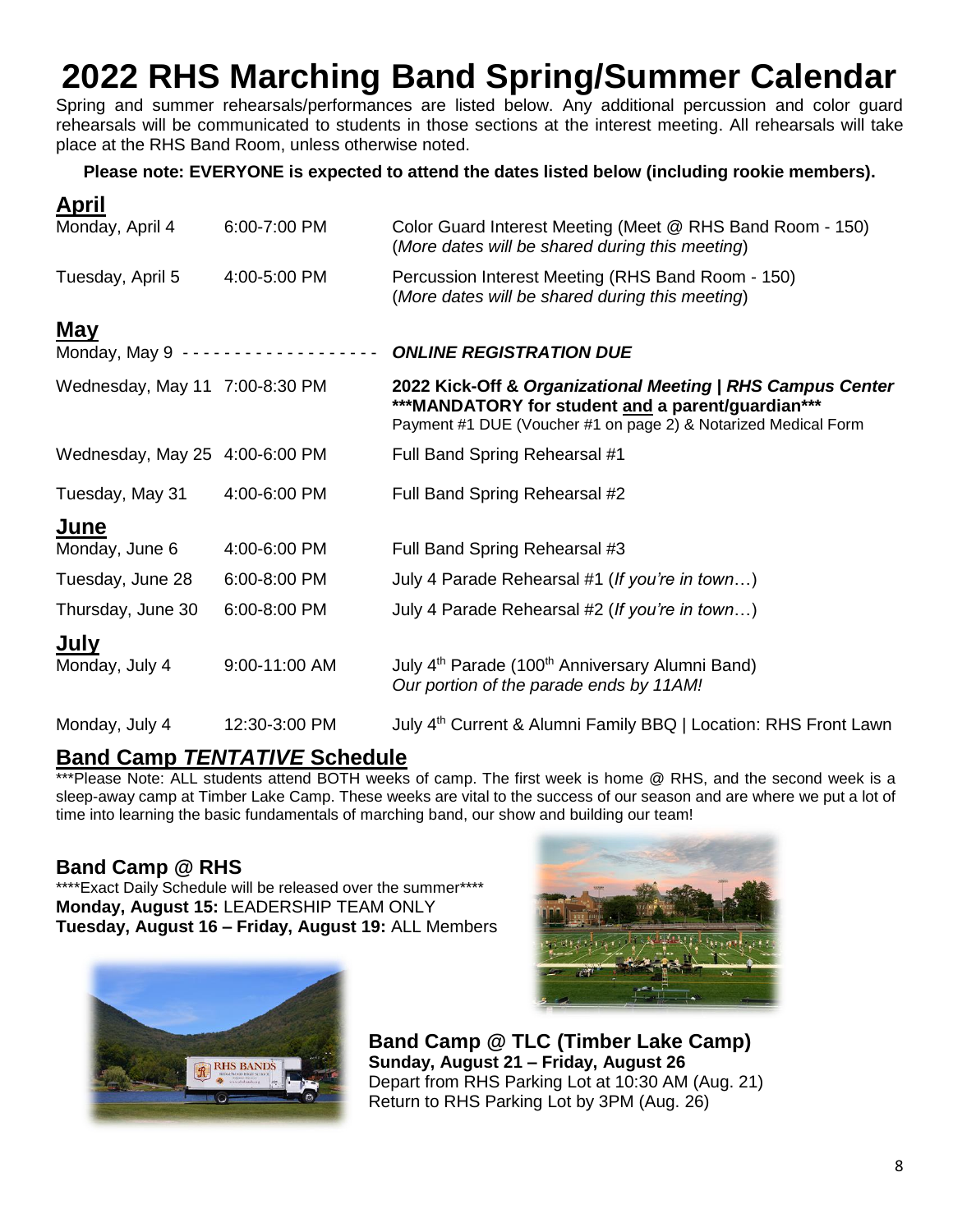## **2022 RHS Marching Band FALL** *TENTATIVE* **Calendar**

This page contains the **TENTATIVE** Marching Band Calendar for the 2022 Fall Season. Students are required to attend ALL rehearsals, performances and activities. Any conflicts for the season should be communicated to Mr. Luckenbill ASAP in order to plan accordingly.

#### *An EXACT, FULL SEASON, DAILY calendar will be distributed at the Organizational Meeting*

#### **Weekly Rehearsal Schedule**

Monday: 3:30-6:00 PM Tuesday: 3:30-6:00 PM (**Percussion Only Sectional**) Wednesday: 3:30-6:00 PM Friday: 3:30-6:00 PM Saturday: Rehearsal Time depends on Competition Performance Time (9am-4pm, if no competition)

 **Saturdays** are an important day for the RHSMB, between rehearsals and competitions. **Please block out the ENTIRE day, every Saturday during the marching band season, as we don't know the times of our competitions until a few weeks before**. More information will be communicated at the May 11 meeting. **\*** 

Rehearsals take place at two locations: (1) Kenilworth Field is located across from Somerville School on South Pleasant Ave (2) The RHS Main Football field is the main turf field at RHS.

In the event of inclement weather, rehearsal will be held in an indoor facility (band room/campus center), which will be announced that day by email, Google Classroom and GroupSpot message. *We will ALWAYS have rehearsal!*

### **2022 RHSMB** *TENTATIVE* **Performance Schedule**

Friday, September 2: Home Football Game vs Hackensack HS (*If you're in town*…) Friday, September 16 | Home Football Game vs. Northern Highlands HS *TENTATIVE*: Friday, September 23: Band Association Preview Performance & Family Picnic (6:00-8:00 PM) Saturday, September 24 | USBands Competition @ Northern Valley Old Tappan HS Saturday, October 1 | NJMBDA Competition @ Randolph HS Friday, October 7 | Home Football Game vs. Wayne Hills HS (7/8 Grade Band Day & 100<sup>th</sup> Anniversary Homecoming) Saturday, October 8 | USBands Competition @ MetLife Stadium | Ludwig Musser Classic Friday, October 14 | Home Football Game vs. Montclair HS (Senior Night) Saturday, October 22 | USBands Competition @ Ridge HS Saturday, October 29 | USBands Competition @ TBD (NJ State Championships) Sunday, November 6 | USBands Competition @ J. Birney Crum Stadium, Allentown, PA (National Championships)

**IMPORTANT – REGARDING FOOTBALL GAMES**: The RHS Marching Band performs at all home football games during the regular season **and playoffs**. Tentative playoff games will be noted on the full calendar distributed at the Organizational Meeting.

\* ANY CHANGES TO THE SCHEDULE WILL BE MADE WITH AS MUCH ADVANCE NOTICE AS POSSIBLE!!! \*

**PLEASE DO NOT SCHEDULE ANY APPOINTMENTS OR COLLEGE VISITS, ETC. THAT WILL CONFLICT WITH REHEARSALS OR PERFORMANCES!!! YOU HAVE MADE A COMMITMENT TO THE RHS MARCHING BAND, AND HAVE THEREFORE AGREED TO ADHERE TO THIS CALENDAR.**